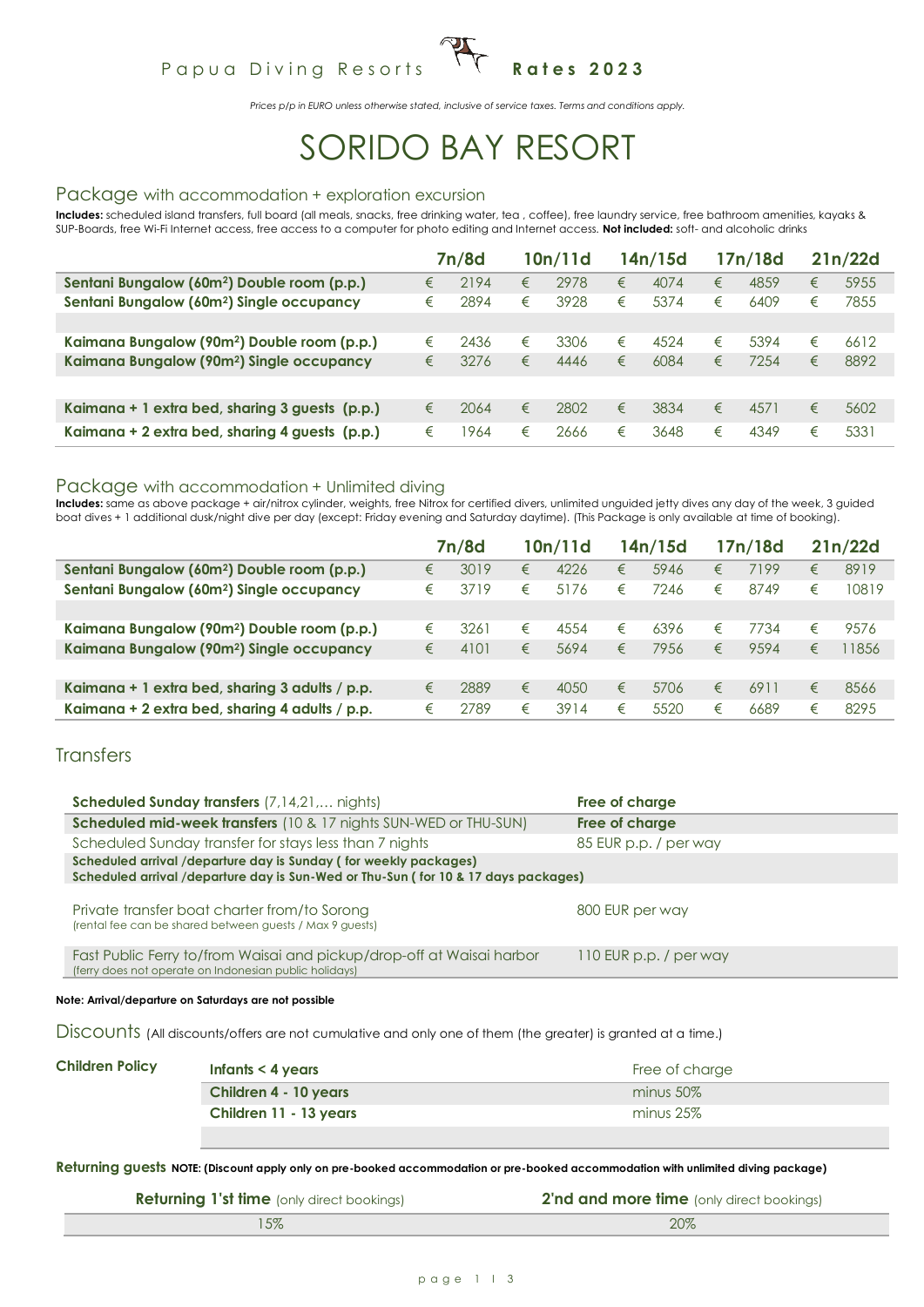# Papua Diving Resorts **Rates 2023**

#### Diving

Book the "Unlimited diving package" (see accommodation + unlimited diving package) or book a number of dives up-front or simply "Pay for what you dive" at the resort (see table below).

| Number of dives                                                      | $1 - 5$       | $6 - 10$      | $11 - 15$     | 16+           |  |  |  |
|----------------------------------------------------------------------|---------------|---------------|---------------|---------------|--|--|--|
| Price per dive                                                       | $\epsilon$ 60 | $\epsilon$ 56 | $\epsilon$ 53 | $\epsilon$ 50 |  |  |  |
| includes tanks, weights, guides and free nitrox for certified divers |               |               |               |               |  |  |  |
| Guided Snorkeling                                                    |               |               |               |               |  |  |  |
| Single boat snorkel trip                                             | $\epsilon$ 27 |               |               |               |  |  |  |
| Double boat snorkel-trip (min. 4 guests/on request)<br>$\epsilon$ 39 |               |               |               |               |  |  |  |
| Guided House reef snorkeling possible on request                     |               |               |               |               |  |  |  |

#### PADI Dive Training

|                                                                                             | price          | <b>Includes</b>                         |
|---------------------------------------------------------------------------------------------|----------------|-----------------------------------------|
| <b>DSD (Discover Scuba Diving)</b>                                                          | $\epsilon$ 130 | Theory + 1 Open Water/introduction dive |
| <b>Open Water Diver</b>                                                                     | € 580          | Manual, certification, all equipment    |
| <b>Open Water Diver Referal</b>                                                             | $\epsilon$ 330 | Certification, all equipment            |
| <b>Advanced Open Water</b>                                                                  | $\epsilon$ 410 | Manual, 5 Dives, certification          |
| Advanced Open Water combined with Dive package                                              | $\epsilon$ 245 | Manual, certification                   |
| <b>Enriched Air (NITROX)</b>                                                                | $\epsilon$ 180 | Manual, certification, FREE NITROX      |
| more PADI specialty courses upon request (Deep, Drift, Night, Underwater Photography, etc.) |                |                                         |
| <b>PADI refresher course</b>                                                                | $\epsilon$ 85  | 1 Dive + skill practice                 |

| Rental Equipment                                  | per dive      | per day       | per week       |  |
|---------------------------------------------------|---------------|---------------|----------------|--|
| Full set (BCD, reg., wetsuit, mask & fins, comp.) | $\epsilon$ 30 | $\epsilon$ 49 | $\epsilon$ 215 |  |
| <b>BCD</b> or regulator                           | $\xi$ 8       | $\epsilon$ 14 | $\epsilon$ 65  |  |
| Wetsuit                                           | $\epsilon$ 6  | $\epsilon$ 10 | $\epsilon$ 55  |  |
| Mask, snorkel & fins                              |               | $\epsilon$ 10 | $\epsilon$ 55  |  |
| Dive computer                                     |               | $\epsilon$ 12 | $\epsilon$ 58  |  |
| Dive torch                                        | $\xi$ 8       |               |                |  |
| 15I (large) tank                                  | $\epsilon$ 4  |               |                |  |
|                                                   |               |               |                |  |

### Fluo Diving - surcharge (max.4 divers)

| 1 guest / 1 guide                                | € 65           |
|--------------------------------------------------|----------------|
| $2 - 4$ guests / 1 guide (p.p.)                  | $\epsilon$ 55  |
| *incl. Special Mask/Dive Torch/Filter for Camera |                |
| Black Water Diving - surcharge (max.4 divers)    |                |
| 1 guest / 1 guide                                | $\epsilon$ 100 |
| $2 - 4$ guests / 1 guide (p.p.)                  | $\epsilon$ 55  |

\*not incl. Dive Torch

#### Private Dive Guide (please request in advance)

| Price per dive | € 50  |
|----------------|-------|
| Price per day  | € 100 |

Some divers may find some dives challenging due to currents. Under certain circumstances some divers may require a private guide to be able to dive some sites. Typical examples are: inexperience with diving in current, below a reasonable level of fitness/strength and the lower and upper ranges of age.